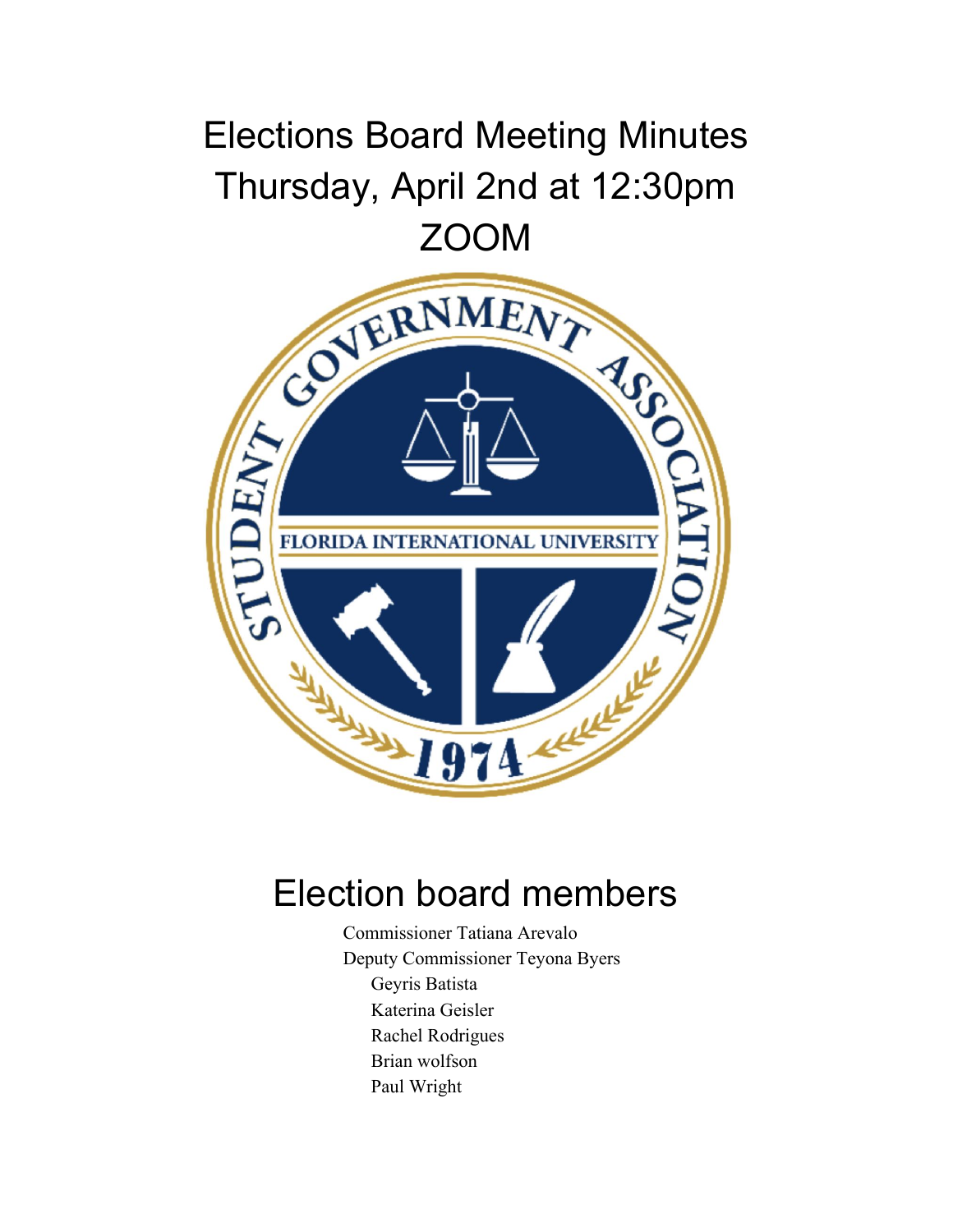### Roll call

Tatiana Arevalo: present Teyona Byers:present Geyris Batista: present Katerina Geisler: present Rachel Rodrigues: present Brian Wolfson: present Paul Wright:present

#### 12:33PM

-Alexandra valdes 04/01 4:50pm -Move to voting Wright Rodrigues seconds Tatiana Arevalo: yes Teyona Byers:yes Geyris Batista: yes Katerina Geisler: yes Rachel Rodrigues: yes Brian Wolfson: yes Paul Wright: yes 7 Yes 0 no 0 abstentions It will pass to deliberation 12:39pm

-Alexandra valdes 4/01 4:45 -Move to voting Batista Wright seconds Tatiana Arevalo: yes Teyona Byers:no Geyris Batista: no Katerina Geisler: no Rachel Rodrigues: no Brian Wolfson: no Paul Wright: yes 2 Yes 5 no 0 abstentions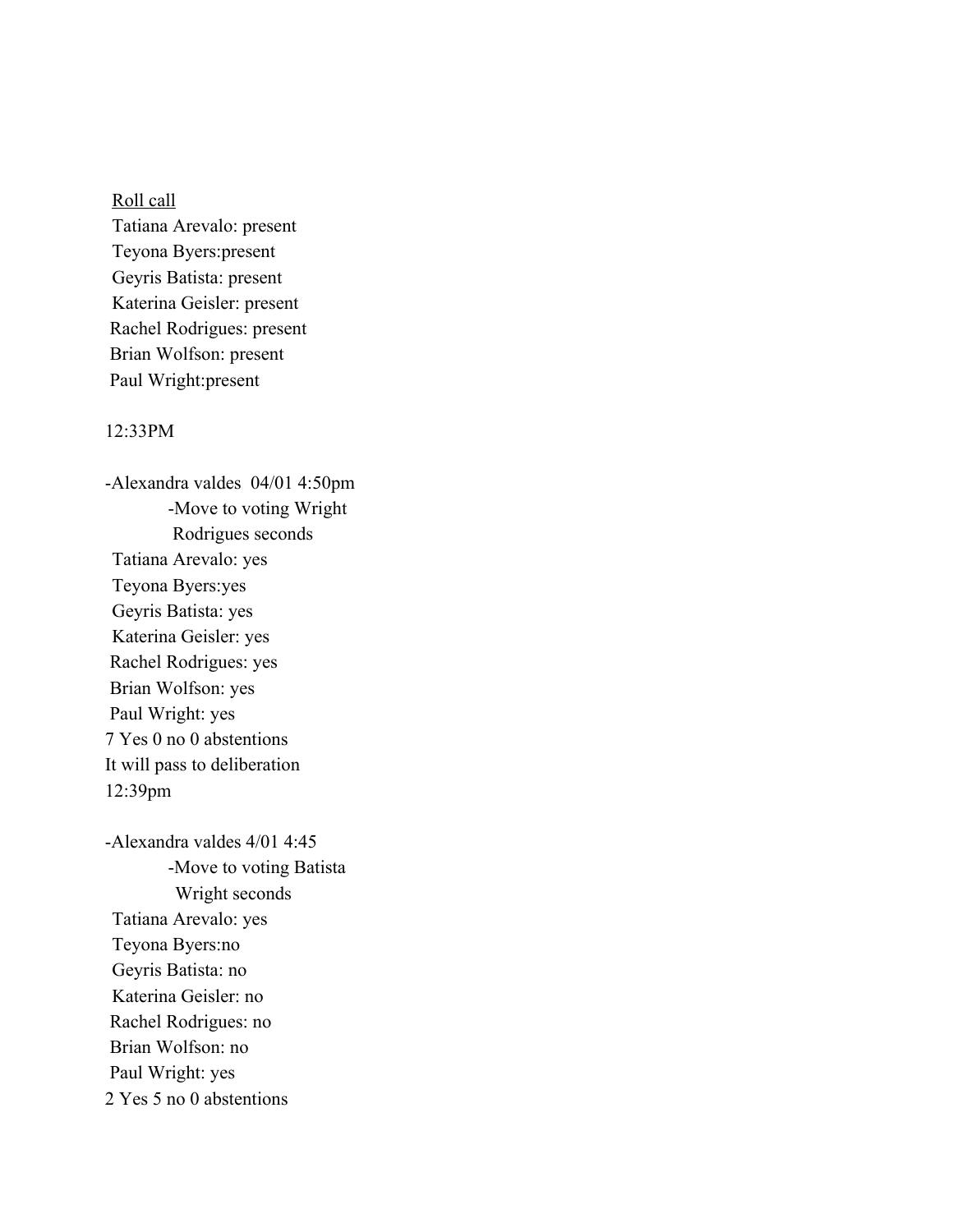#### It will not pass 12:40

-Alexandra valdes 04/01 5:02pm -Move to voting Arevalo Byers Seconds Tatiana Arevalo: yes Teyona Byers:yes Geyris Batista: yes Katerina Geisler: yes Rachel Rodrigues: yes Brian Wolfson: yes Paul Wright: yes 7 Yes 0 no 0 abstentions It passes 12:49pm

Alexandra valdes 4/1 5:03pm -Move to voting Arevalo wright Seconds Tatiana Arevalo: yes Teyona Byers:yes Geyris Batista: yes Katerina Geisler: yes Rachel Rodrigues: yes Brian Wolfson: yes Paul Wright: yes 7 Yes 0 no 0 abstentions It passes at 1:02pm

Alexandra valdes 4/2 12:37pm -Move to voting Arevalo Geyris Seconds Tatiana Arevalo: yes Teyona Byers:yes Geyris Batista: yes Katerina Geisler: yes Rachel Rodrigues: yes Brian Wolfson: ye Paul Wright: yes